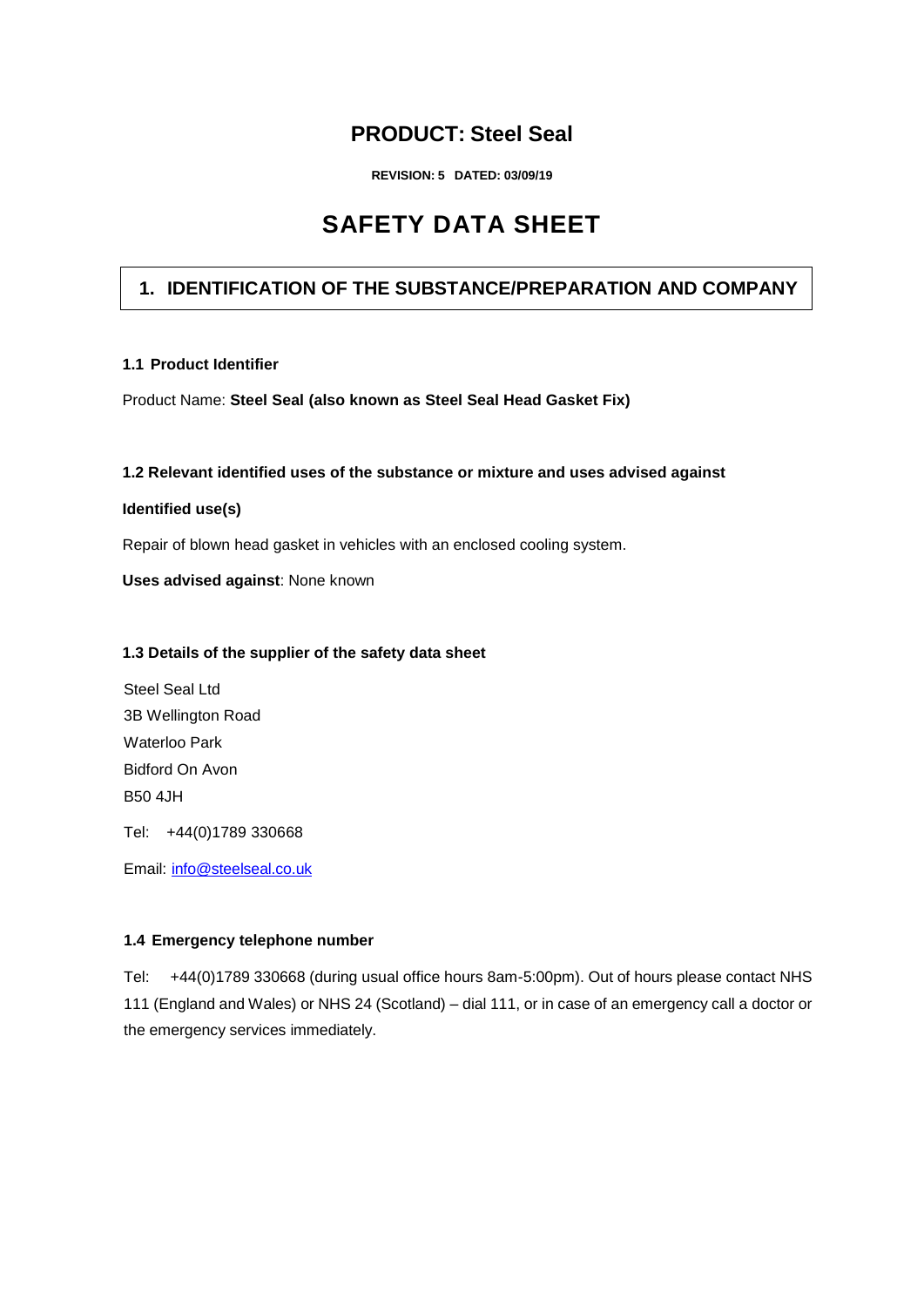## **2. HAZARDS IDENTIFICATION**

#### **2.1 Classification of the substance or mixture**

#### **GHS Classification**

- H302: Harmful if swallowed
- H373: May cause damage to organs Kidneys through prolonged or repeated exposure if swallowed.
- H319: Serious eye damage/irritation Category 2
- H315: Skin corrosion/irritation Category 2

#### **Hazard summary**

Alkaline. Irritating to eyes and skin

#### **2.2 Label Elements**



**Signal Word:** Warning

#### **Hazard Statements**

H302: Harmful if swallowed H373: May cause damage to organs Kidneys through prolonged or repeated exposure if swallowed. H319: Causes serious eye irritation. H315: Causes skin irritation.

#### **Precautionary Statements**

P262: Do not get in eyes, on skin, or on clothing.

P270: Do not eat, drink or smoke when using this product.

P280: Wear protective gloves/protective clothing/eye protection/face protection. P281: Use personal protective equipment as required

P301+P312: IF SWALLOWED: Call a POISON CENTER or doctor/physician if you feel unwell. P303+P361+P353: IF ON SKIN (or hair): Remove/Take off immediately all contaminated clothing. Rinse skin with water/shower.

P305+P351+P338: IF IN EYES: Rinse cautiously with water for several minutes. Remove contact lenses, if present and easy to do. Continue rinsing.

P501: Dispose of contents/container in accordance with local regulations.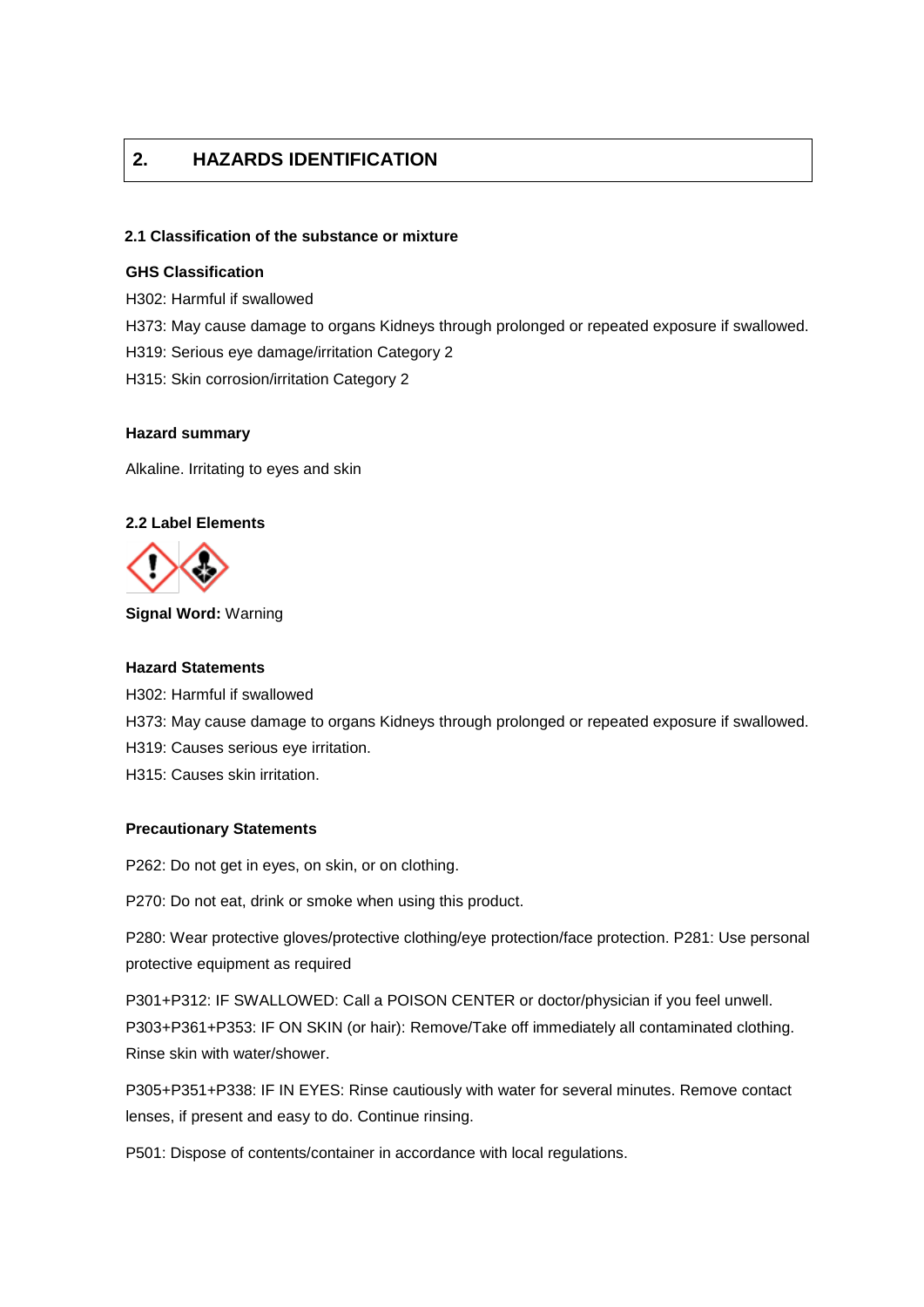#### **2.3 Other hazards** Not classified as PBT or vPvB

## **3. COMPOSITION/INFORMATION ON INGREDIENTS**

| Regulation (EC) No. 1272/2008 (CLP)                 |                |                         |                                     |                                                              |                  |  |  |
|-----------------------------------------------------|----------------|-------------------------|-------------------------------------|--------------------------------------------------------------|------------------|--|--|
| Ingredient                                          | CAS<br>Number  | <b>EINECS</b><br>Number | <b>REACH Registration</b><br>Number | Classification according<br>to Regulation 1272/2008          | Content<br>(W/W) |  |  |
| Silicic Acid, Sodium Salt                           | 1344-09-8      | 215-687-4               | 01-2119448725-31-<br><b>XXXX</b>    | H319: Eye Irrit. 2<br>H315: Skin Irrit.2;<br>H335: STOT SE 3 | 10-20%           |  |  |
| Silicic Acid, Potassium<br>Salt                     | 1312-76-1      | 215-199-1               | 01-2119456888-17-<br><b>XXXX</b>    | H319: Eye Irrit. 2<br>H315: Skin Irrit.2;<br>H335: STOT SE 3 | $6 - 10%$        |  |  |
| Ethylene Glycol                                     | $107 - 21 - 1$ | 203-473-3               | 01-2119456816-28-<br><b>XXXX</b>    | H <sub>302</sub> : Acute Tox.4<br>H373 STOT RE 2             | $8 - 12%$        |  |  |
| Sodium (trihydroxysilyl)<br>Propylmethylphosphonate | 84962-98-<br>1 | 284-799-3               |                                     | H319: Eye Irrit                                              | $0.3 - 0.8%$     |  |  |

## **4. FIRST AID MEASURES**

#### **4.1 Description of first aid measures**

#### **Inhalation**

Remove patient from exposure, keep warm and at rest. Obtain medical attention.

#### **Skin contact**

Wash affected skin with plenty of water. If symptoms develop, obtain medical attention.

#### **Eye contact**

Irrigate with eyewash solution or clean water, holding the eyelids apart, for at least 15 minutes. Obtain immediate medical attention.

#### **Ingestion**

Do not induce vomiting. Wash out mouth with water and give 200-300ml (half a pint) of water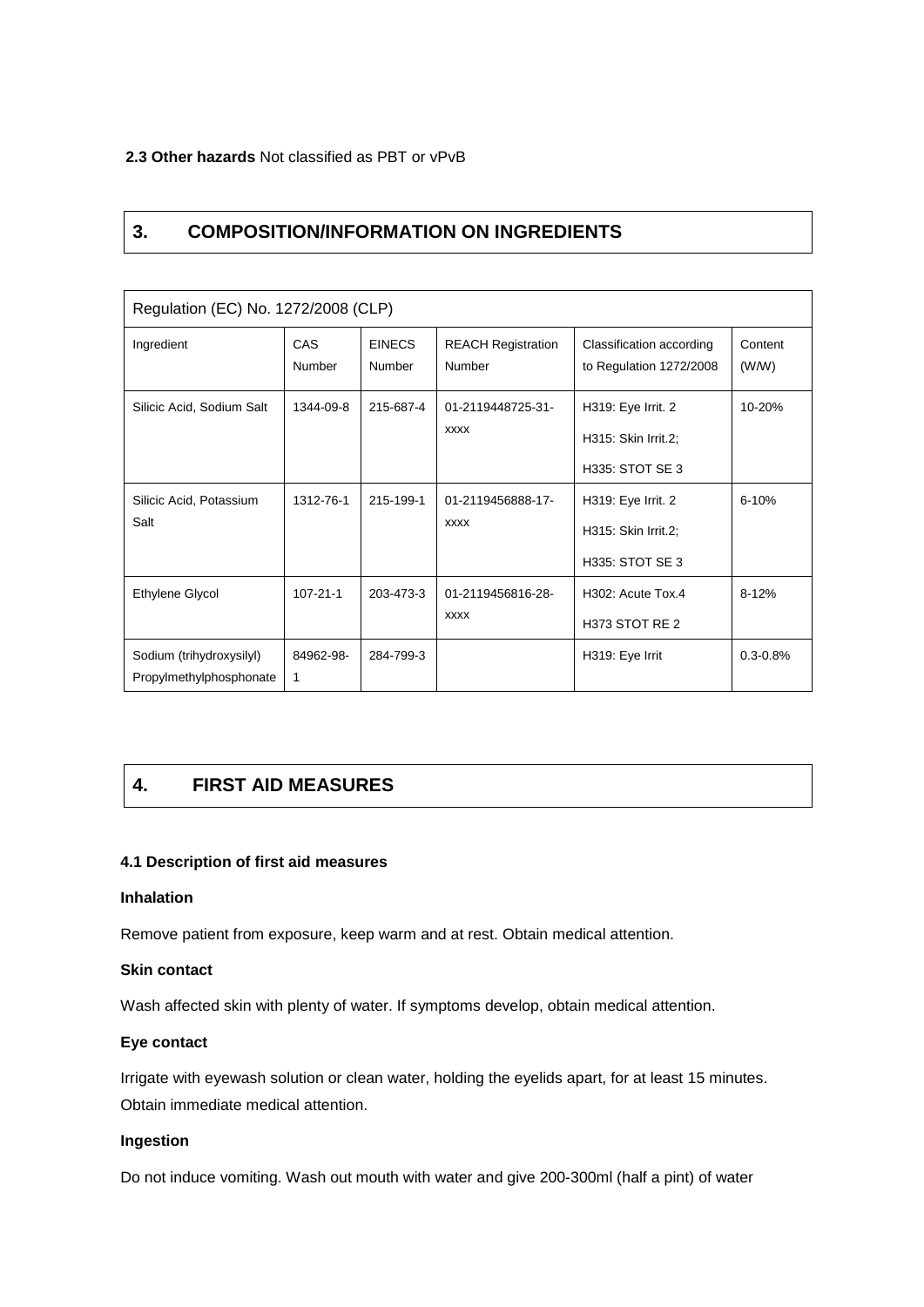to drink. Obtain medical attention.

#### **4.2 Most import symptoms and effects, both acute and delayed**

Alkaline - Irritating to eyes and skin. The toxicity of potassium silicate is dependent on the silica to alkali ratio and on the pH.

#### **4.3 Indication of any immediate medical attention and special treatment needed**

Obtain immediate medical attention.

## **5. FIRE FIGHTING MEASURES**

#### **5.1 Extinguishing Media**

Suitable extinguishing media: Compatible with all standard firefighting techniques.

Unsuitable extinguishing media: None known

#### **5.2 Special hazards arising from the substance or mixture**

Not applicable. Aqueous solution. Non-combustible.

#### **5.3 Advice for fire-fighters**

None.

## **6. ACCIDENTAL RELEASE MEASURES**

#### **6.1 Personal precautions, protective equipment and emergency procedures**

Wear suitable protective clothing. Wear eye/face protection

#### **6.2 Environmental precautions**

Do not allow to enter drains, sewers or watercourses. Advise Authorities if spillage has entered water course or sewer or has contaminated soil or vegetation.

#### **6.3 Methods and material for containment and cleaning up**

Caution-spillages may be slippery. Contain spillages with sand, earth or any suitable absorbent material. Transfer to container for disposal or recovery

#### **6.4 Reference to other sections**

See section 8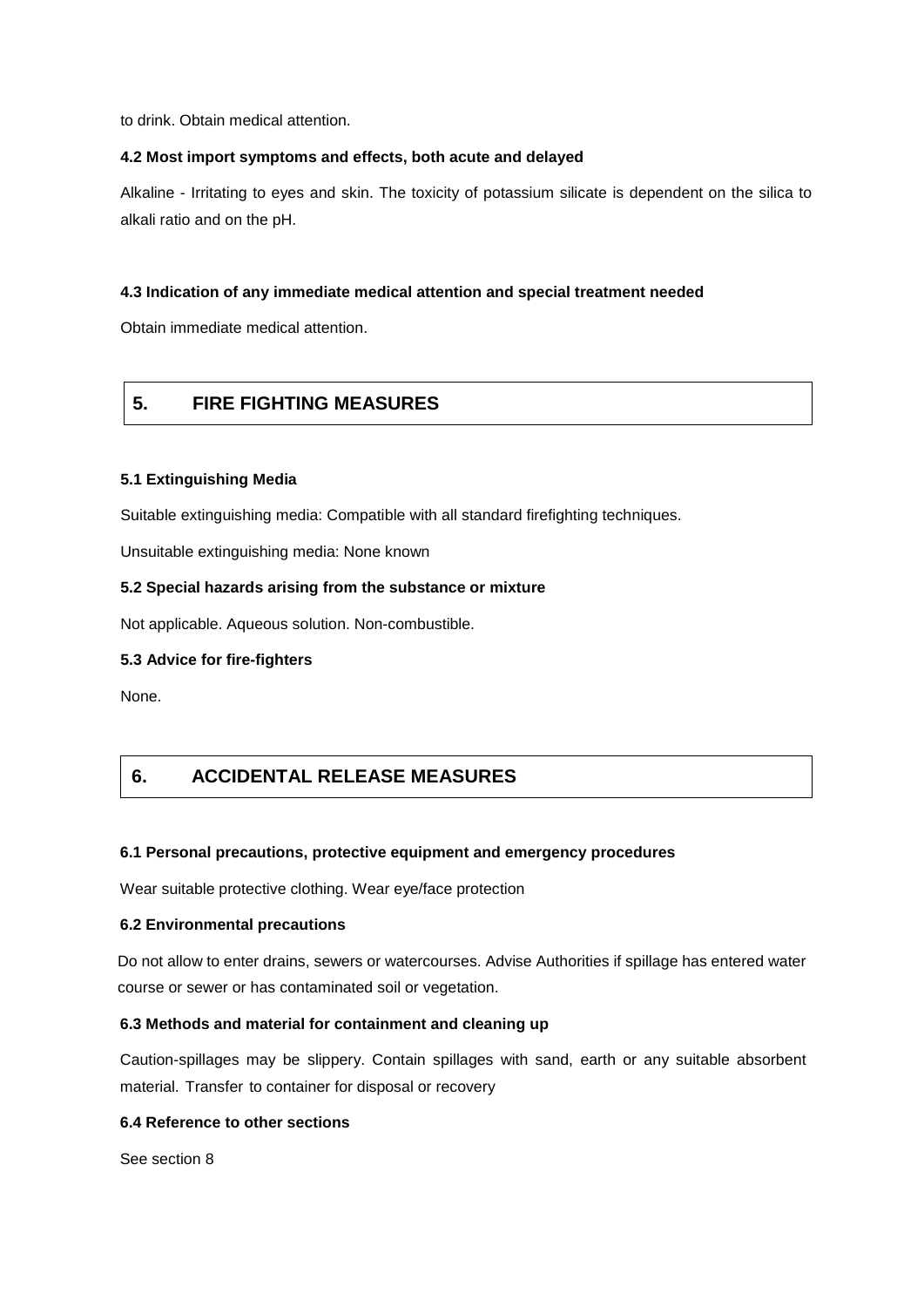## **7. HANDLING AND STORAGE**

#### **7.1 Precautions for safe handling**

Avoid contact with eyes, skin and clothing. Avoid generation of mist. Provide adequate ventilation. Emergency shower and eyewash should be readily available. See Also Section 8.

#### **7.2 Conditions for safe storage, including any incompatibilities**

Keep at room temperature not exceeding (50°C) Do not allow material to freeze. Provide an adequate bund wall. Unsuitable containers: Aluminium See section 10

#### **7.3 Specific end use(s)**

See Annex to the extended Safety Data Sheet

## **8. EXPOSURE CONTROLS/PERSONAL PROTECTION**

#### **8.1 Control parameters**

| Name                            | STD<br>$TWA - 8hrs$ |  | STEL - 15mins        |  | Notes                |    |
|---------------------------------|---------------------|--|----------------------|--|----------------------|----|
| Ethylene Glycol (CAS: 107-21-1) | WEL                 |  | 10 <sub>mg</sub> /m3 |  | $104 \text{ mg/m}$ 3 | SK |

#### **8.2 Exposure controls**

Wear protective equipment to comply with good occupational hygiene practice. Do not eat, drink or smoke at the work place.

#### **Appropriate engineering controls**

Engineering methods to prevent or control exposure are preferred.

Methods include process or personnel enclosure, mechanical ventilation (dilution and local exhaust), and control of process conditions.

#### **Respiratory protection**

Respiratory protection not normally required. Advice on respiratory protective equipment is given in the HSE (Health and Safety Executive) publication HS(G)53.

#### **Eye protection**

Chemical goggles (EN 166)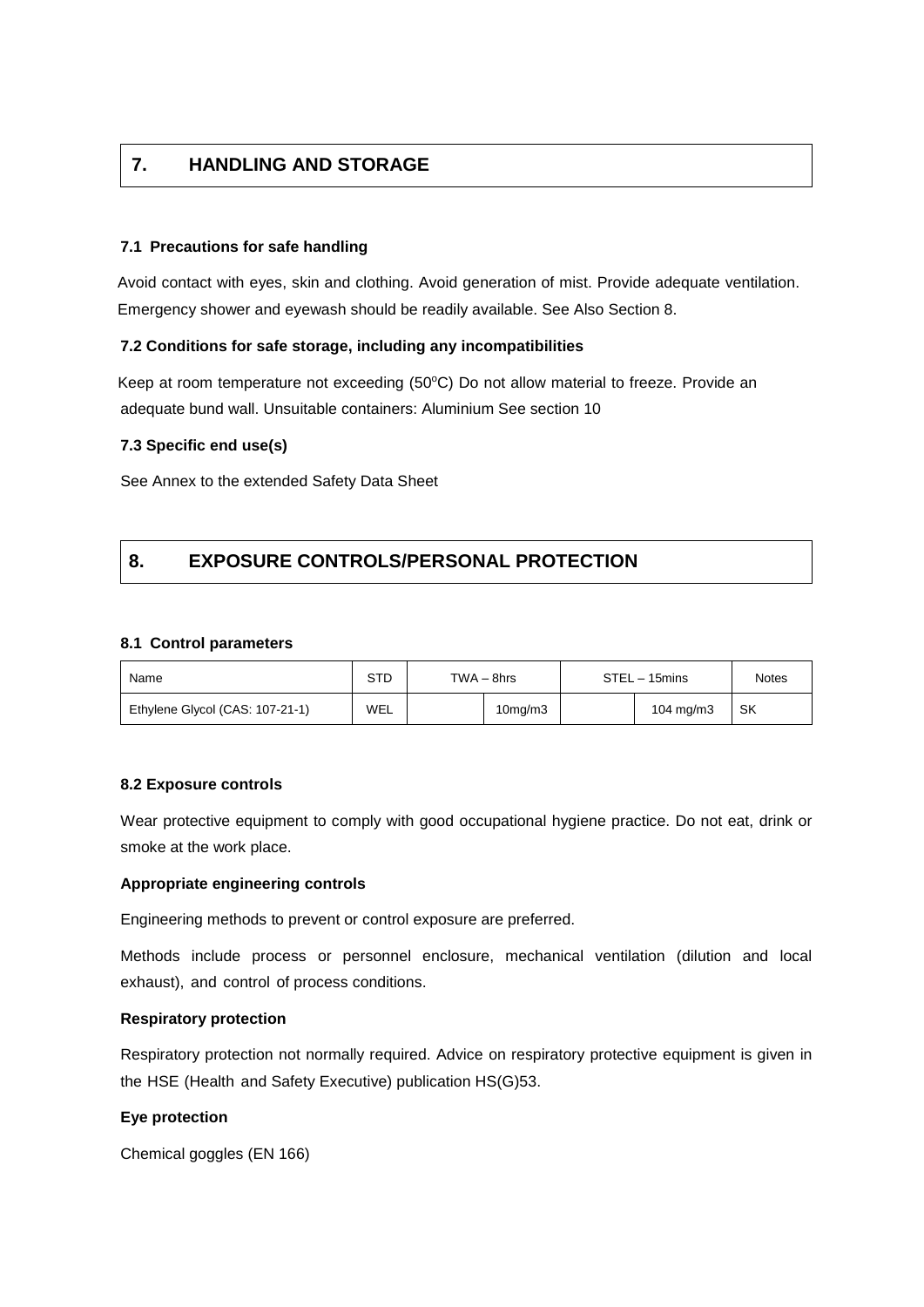#### **Skin & hand protection**

Wear suitable protective clothing and gloves. Plastic or rubber gloves. For example EN374-3, level 6 breakthrough time (>480min). Wear suitable overalls. For example EN ISO 13982 (dust), EN 14605 (liquid splashes)

#### **8.2.3 Environmental exposure controls**

The primary hazard of potassium silicate is the alkalinity. Avoid release to the environment.

## **9. PHYSICAL AND CHEMICAL PROPERTIES**

#### **9.1 Information on basic physical and chemical properties**

| Appearance                   | Liquid. Almost colourless |  |  |
|------------------------------|---------------------------|--|--|
| Odour                        | Odourless                 |  |  |
| Odour threshold              | Not applicable            |  |  |
| pH value                     | Alkaline 11.2             |  |  |
| Melting point/freezing point | Not Applicable            |  |  |
| Boiling point/boiling range  | 100°C                     |  |  |
| Flash point                  | Not applicable            |  |  |
| Evaporation rate             | Not applicable            |  |  |
| Flammability (solid, gas)    | Not applicable            |  |  |
| Explosive limit ranges       | Not applicable            |  |  |
| Vapour pressure (mm Hg)      | Not applicable            |  |  |
| Vapour density (Air=1)       | No data                   |  |  |
| Density                      | No data                   |  |  |
| Solubility (Water)           | Soluble                   |  |  |
| Solubility (Other)           | No data                   |  |  |
| Partition of coefficient     | No data                   |  |  |
| Auto-ignition temperature    | Not applicable            |  |  |
| Decomposition temperature    | Not applicable            |  |  |
| Viscosity                    | Not applicable            |  |  |
| <b>Explosive properties</b>  | Not applicable            |  |  |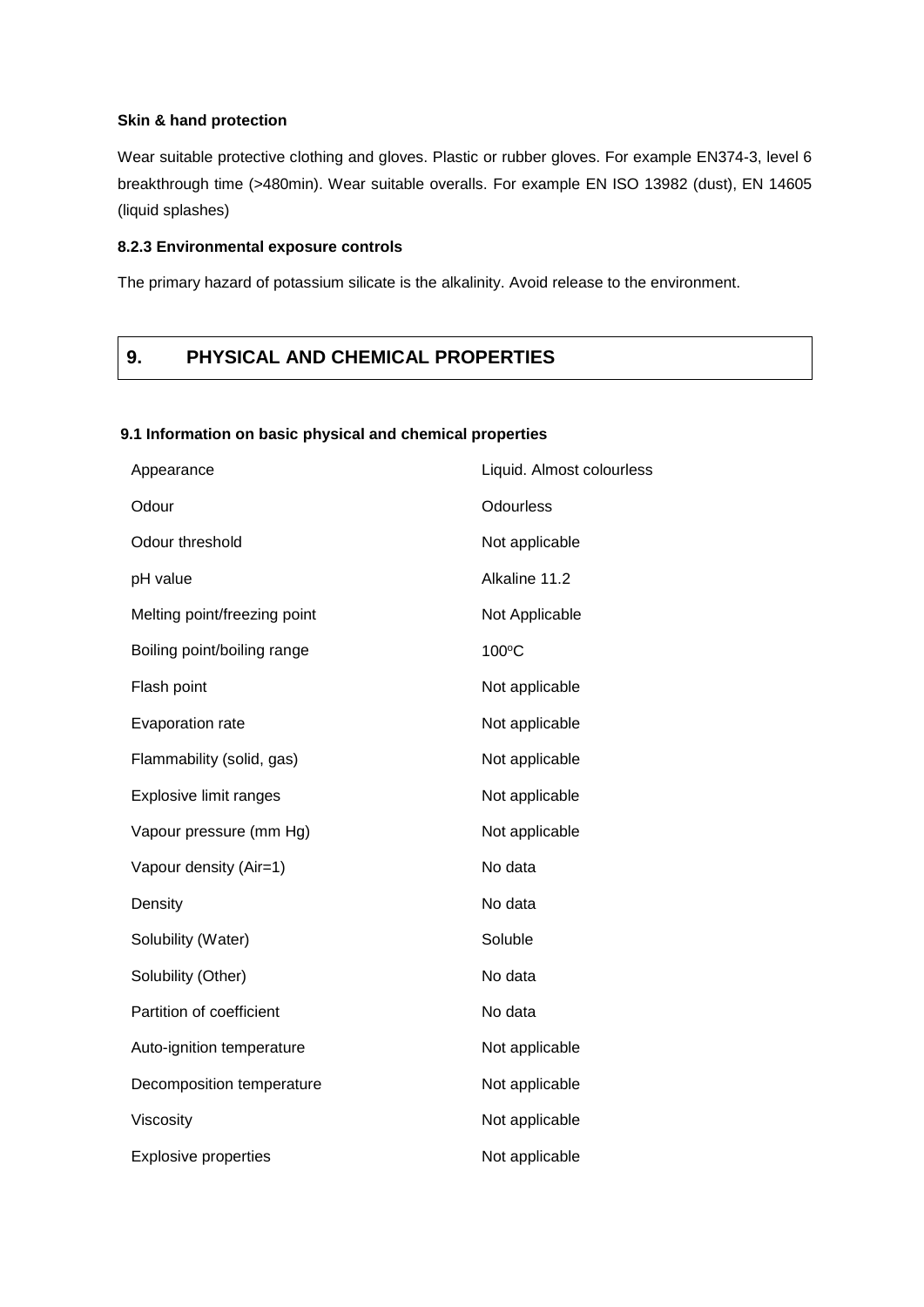## **10. STABILITY AND REACTIVITY**

#### **10.1 Reactivity**

See section 10.3

#### **10.2 Chemical stability**

Stable

#### **10.3 Possibility of hazardous reactions**

When arc welding vessels containing aqueous solutions of this material, take care to control any explosion risk from hydrogen evolved by electrolysis. Aqueous solutions will react with aluminium, zinc, tin, and their alloys evolving hydrogen gas which can form an explosive mixture with air. Can react violently if in contact with acids. Can react with sugar residue to form carbon monoxide

#### **10.4 Conditions to avoid**

See section 10.3

#### **10.5 Incompatible materials**

See section 10.3

#### **10.6 Hazardous decomposition products**

None known

## **11. TOXICOLOGICAL INFORMATION**

#### **11.1 Information on toxicological effects**

#### **Acute Oral Toxicity**

All symptoms of acute toxicity are due to high alkalinity. Material cause irritation. Oral LD50 (rat) >5000 mg/kg bw

#### **Acute inhalation toxicity**

Mist is irritation to the respiratory tract. All symptoms of acute toxicity are due to high alkalinity. Inhalation LC50 (rat)  $>2.06$  g/m<sup>3</sup>.

#### **Acute Dermal Toxicity**

Skin contact- Repeated and/or prolonged skin contact may cause slight irritation. Dermal LD50 (rat) >5000mg/kg bw

Eye contact- Liquid or mist may cause discomfort and mild irritation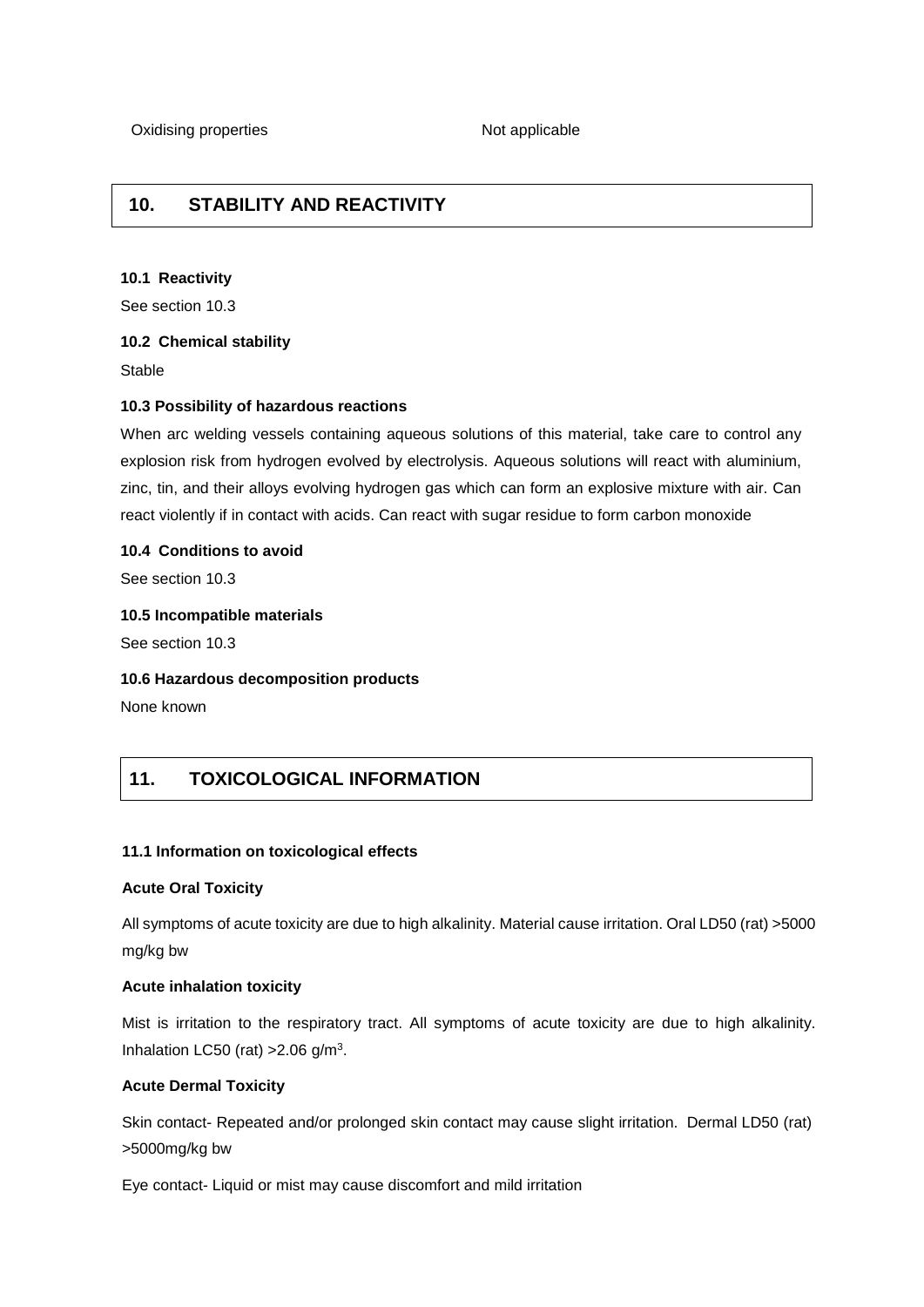### **Skin Corrosion/Irritation**

Repeated or prolonged skin contact may cause slight irritation

#### **Serious eye damage/eye irritation**

Liquid or mist may cause discomfort and mild irritation

#### **Sensitisation**

Not sensitising

Mutagenicity

No evidence of genotoxicity. In vitro/in vivo negative

#### **Carcinogenicity**

No structural alerts.

#### **Reproductive toxicity**

No evidence of reproductive toxicity or development toxicity.

#### **STOT- single exposure**

Not classified

#### **STOT-repeated exposure**

Not classified. NOAEL oral (rat) 159mg/kg bw/d

#### **Aspiration hazard**

Not classified

## **12. ECOLOGICAL INFORMATION**

#### **12.1 Toxicity**

Fish (Leuciscus idus) LC50 (48 hour) >146 mg/l Aquatic invertebrates: (Daphnia magna) EC50 (24 hour) >146 mg/l

#### **12.2 Persistence and degradability**

Inorganic. Soluble silicates, upon dilution, rapidly depolymerise into molecular species indistinguishable from natural dissolved silica.

#### **12.3 Bio accumulative potential**

Inorganic. The substance has no potential for bioaccumulation.

#### **12.4 Mobility in soil**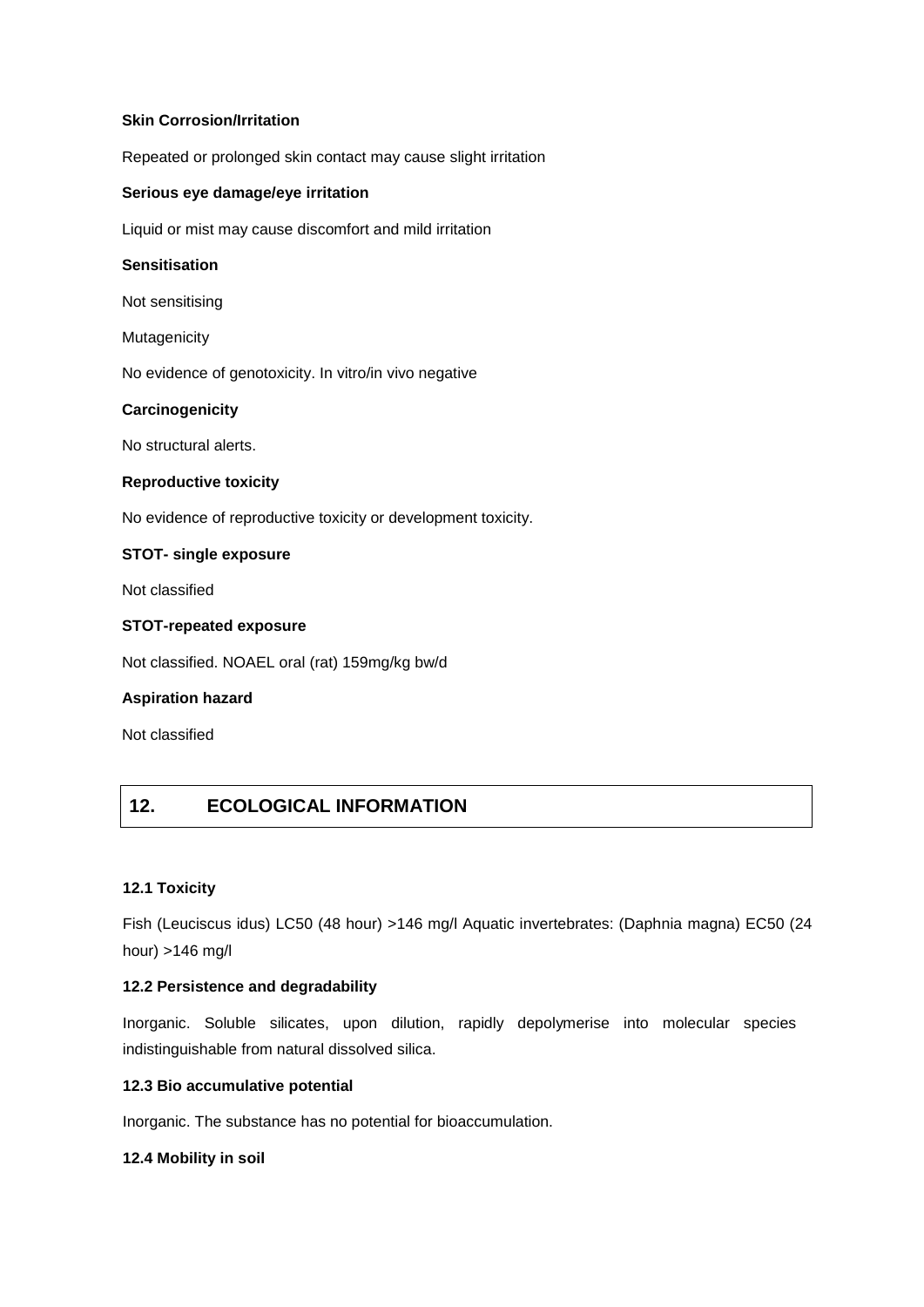Not applicable

#### **12.5 Results of PBT and vPvB assessment**

Not classified as PBT or vPvB,

#### **12.6 Other adverse effects**

The alkalinity of this material will have a local effect on ecosystems sensitive to changes in pH.

## **13. DISPOSAL CONSIDERATIONS**

#### **13.1 Waste treatment methods**

Discharge of this product to sewage treatment works is dependent on local regulations with regard to pH controls. Dispose of this material and its containers to hazardous or special waste collection point. This material is classified as hazardous waste under EC Directive 2008/98/EC (and amendments). This material is classified as hazardous waste under the Hazardous Waste (England and Wales) Regulations SI 2005 No. 894. Disposal should be in accordance with local, state or national legislation.

## **14. TRANSPORT INFORMATION**

#### **14.1 UN Number**

Not classified according to the United Nations 'Recommendations on the Transport of Dangerous Goods'

#### **14.2 Proper Shipping Name**

Not applicable

#### **14.3 Transport hazard class**

Not applicable

#### **14.4 Packing group**

Not applicable

#### **14.5 Environmental**

Not classified as a Marine Pollutant

#### **14.6 Special precautions for users**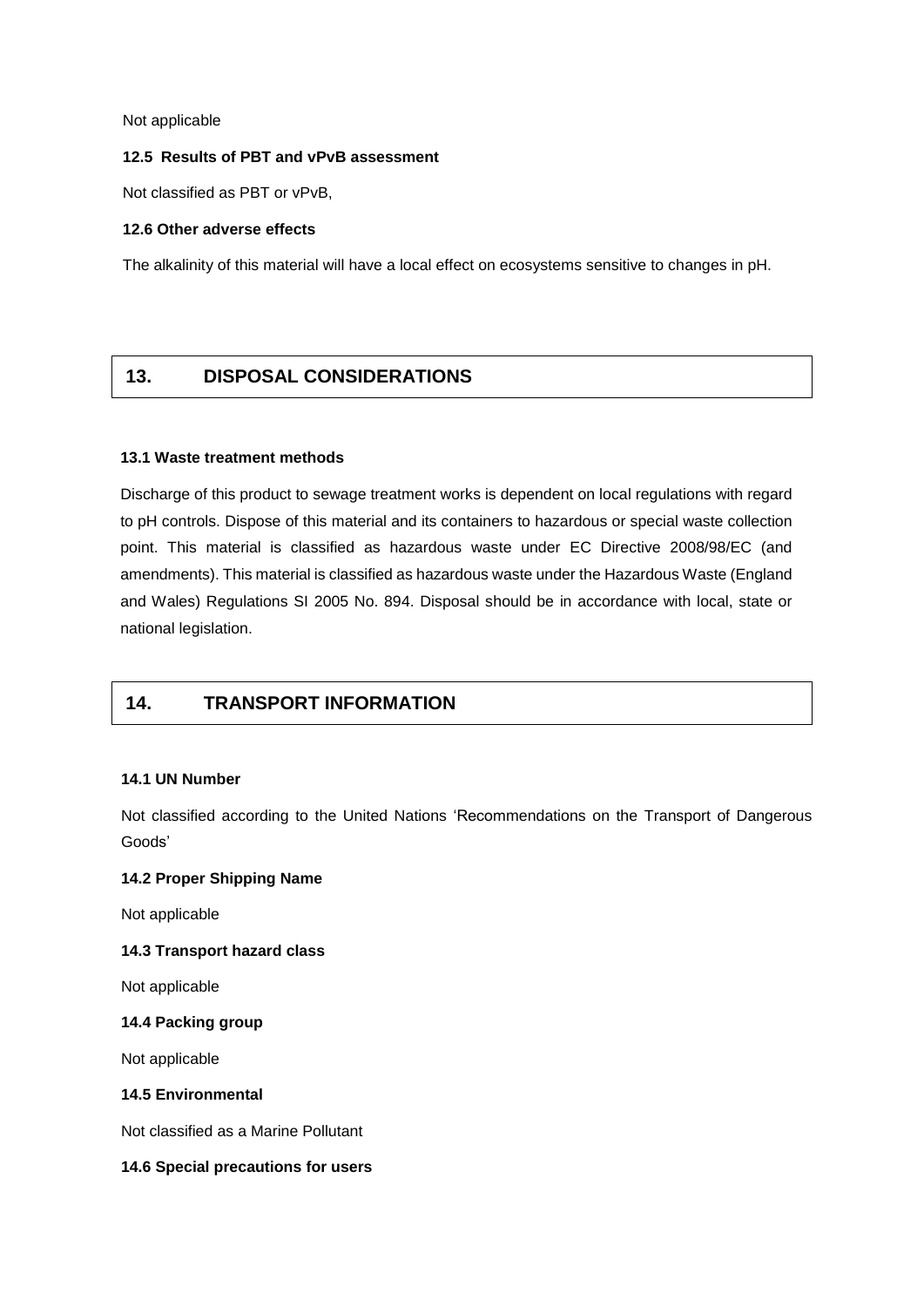Unsuitable packaging - Aluminium

**14.7 Transport in bulk according to Annex II of MARPOL 73/78 and the IBC Code**

## **15. REGULATORY INFORMATION**

## **15.1 Safety, health and environmental regulations/legislation specific for the substance or mixture**

TSCA Inventory Status: Reported/Included.

AICS Inventory Status: Reported/Included.

DSL/NDSL Inventory Status: Reported/Included.

German Water Hazard Classification VwVwS: Product ID number 1316, WGK class 1 (low hazard to water)

#### **15.2 Chemical safety assessment**

Information available on request

## **16. OTHER INFORMATION**

#### **Glossary**

H315: Causes skin irritation.

H319: Causes serious eye irritation. H335: May cause respiratory irritation.

STOT SE 3 : Specific target organ toxicity — single exposure Category 3

DNEL : Derived No Effect Level

PNEC : Predicted No Effect Concentration PBT: Persistent, Bioaccumulative and Toxic

#### **Source of key data used to compile the data sheet**

Supplier information

#### **Disclaimer**

NOTICE: The information presented herein is based on data considered to be accurate as of the date of this Safety Data Sheet. However, an SDS may not be used as a commercial specification sheet of manufacturer or seller, and no warranty or representation, expressed or implied, is made as to the accuracy or comprehensiveness of the foregoing data and safety information, nor is any authorisation given or implied to practice any patented invention without a license. In addition, no responsibility can